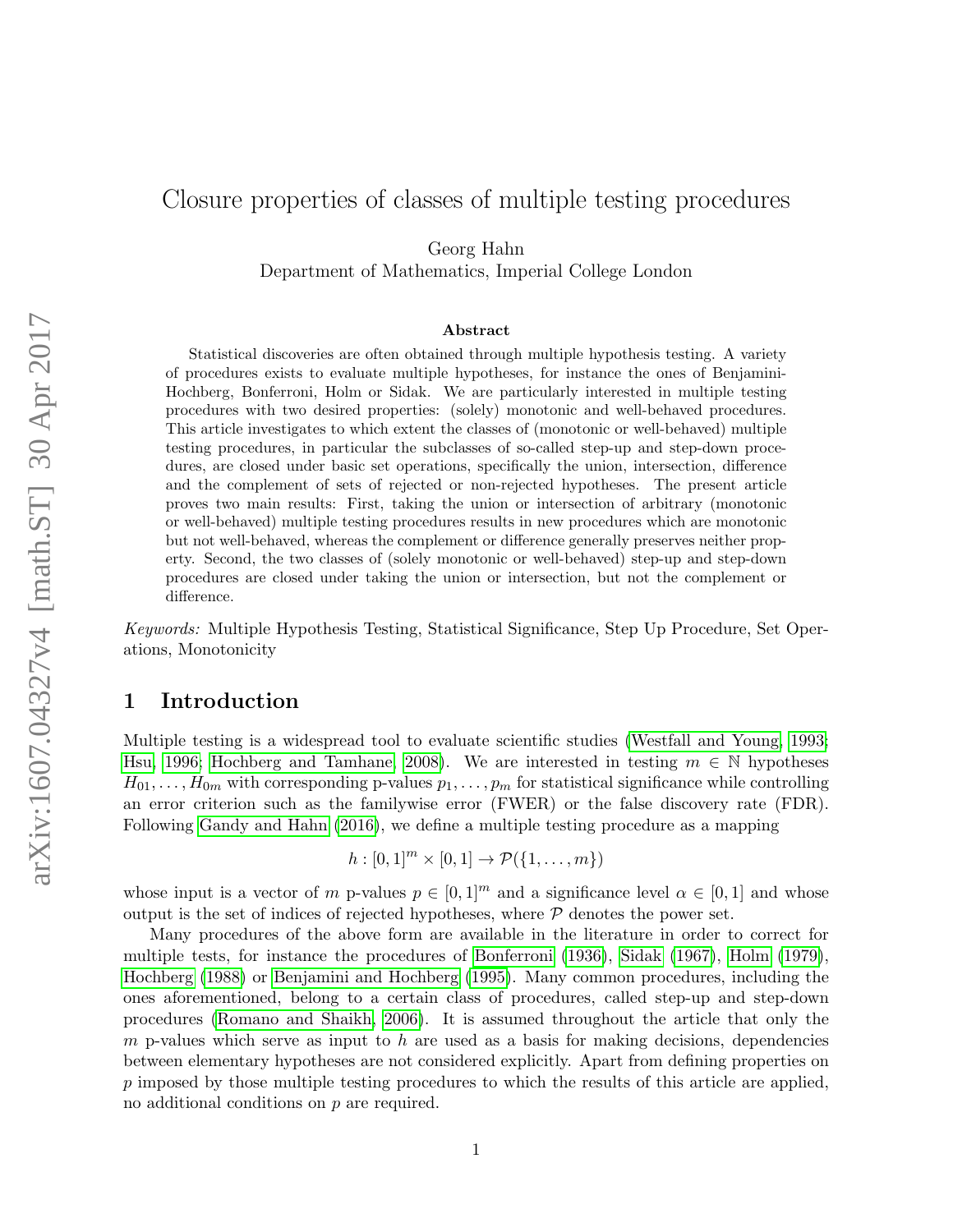This article focuses on two types of multiple testing procedures: monotonic procedures de-fined in [Roth](#page-10-8) [\(1999\)](#page-10-8) and [Tamhane and Liu](#page-10-9) [\(2008\)](#page-10-9) as well as *well-behaved* procedures [\(Gandy and](#page-10-3) [Hahn, 2016\)](#page-10-3). We investigate to which extent the class of solely monotonic and the class of wellbehaved multiple testing procedures is closed under the computation of the union, intersection, difference or the complement of sets of rejected or non-rejected hypotheses.

A multiple testing procedure is said to be monotonic if smaller p-values [\(Tamhane and Liu,](#page-10-9) [2008\)](#page-10-9) or a higher significance level [\(Roth, 1999\)](#page-10-8) lead to more rejections. [Gandy and Hahn](#page-10-3) [\(2016\)](#page-10-3) call a monotonic multiple testing procedure well-behaved if p-values corresponding to rejected hypotheses can be lowered and p-values corresponding to non-rejected hypotheses can be increased while leaving all rejections and non-rejections invariant.

For a set of given hypotheses, the closed testing procedure (CTP) of [Marcus et al.](#page-10-10) [\(1976\)](#page-10-10) (also referred to as the closure principle) and the partitioning principle (PP) of [Finner and](#page-9-2) [Strassburger](#page-9-2) [\(2002\)](#page-9-2) provide means to efficiently construct a simultaneous hypothesis test controlling the FWER. The CTP is based on enforcing coherence [\(Gabriel, 1969\)](#page-9-3): An intersection hypothesis  $H_I$ , that is a hypothesis of the form  $H_I = \bigcap_{i \in I} H_i$  for  $I \subseteq \{1, \ldots, m\}$ , is rejected if and only if all intersection hypotheses implying  $H_I$  are rejected by their local tests [\(Hommel](#page-10-11) [et al., 2007\)](#page-10-11). Many common procedures such as the one of [Holm](#page-10-5) [\(1979\)](#page-10-5) can be constructed using the CTP. The PP divides the parameter space underlying the hypotheses of interest into disjoint subsets which are then tested independently at level  $\alpha$ . Since the partitioned hypotheses are disjoint, no multiplicity correction is necessary and at most one of the mutually exclusive hypotheses is true. Whereas CTP and PP can only be used to construct procedures with FWER control, the present article offers a means to combine procedures controlling several criteria such as the FDR into one procedure (see the example in Section [4.5\)](#page-7-0). In case of the CTP, the exponential number of tests to be carried out might also pose a problem: The present article considers the direct construction of step-up and step-down procedures which allow for efficient testing of multiple hypotheses.

The motivation for the present article is as follows:

1. Investigating closure properties (in a set theoretical sense) of a class, in the case of the present article certain classes of multiple testing procedures, is of interest in its own right: The closure of step-up and step-down procedures allows us to construct new multiple testing procedures of the same (step-up/step-down) form from existing ones; moreover, the resulting procedure will be given explicitly.

2. Being able to perform set operations with multiple testing procedures is useful in practice: Many multiple testing procedures exist to test hypotheses according to various criteria, each of which might prove beneficial in certain applications. Whereas hypotheses can also be tested sequentially using several procedures, it is nontrivial a priori that procedures can be combined to test multiple hypotheses in a single run while drawing benefits of several criteria simultaneously. This feature is similar to using (stepwise) "shortcut procedures" [\(Romano and Wolf, 2005;](#page-10-12) [Hommel et al., 2007\)](#page-10-11) which aim to reduce the (potentially) exponential number of tests required by the CTP for FWER control to a polynomial number of tests.

3. Monotonic and well-behaved procedures have already been of interest in the literature. For instance, [Gordon](#page-10-13) [\(2007\)](#page-10-13) uses the idea of monotonicity to show that there is no monotonic stepup procedure which improves upon the [Bonferroni](#page-9-0) [\(1936\)](#page-9-0) procedure in the sense that it always returns the same rejections or possibly more. [Gordon and Salzman](#page-10-14) [\(2008\)](#page-10-14) show that the classical [Holm](#page-10-5) [\(1979\)](#page-10-5) procedure dominates all monotonic step-down multiple testing procedures in the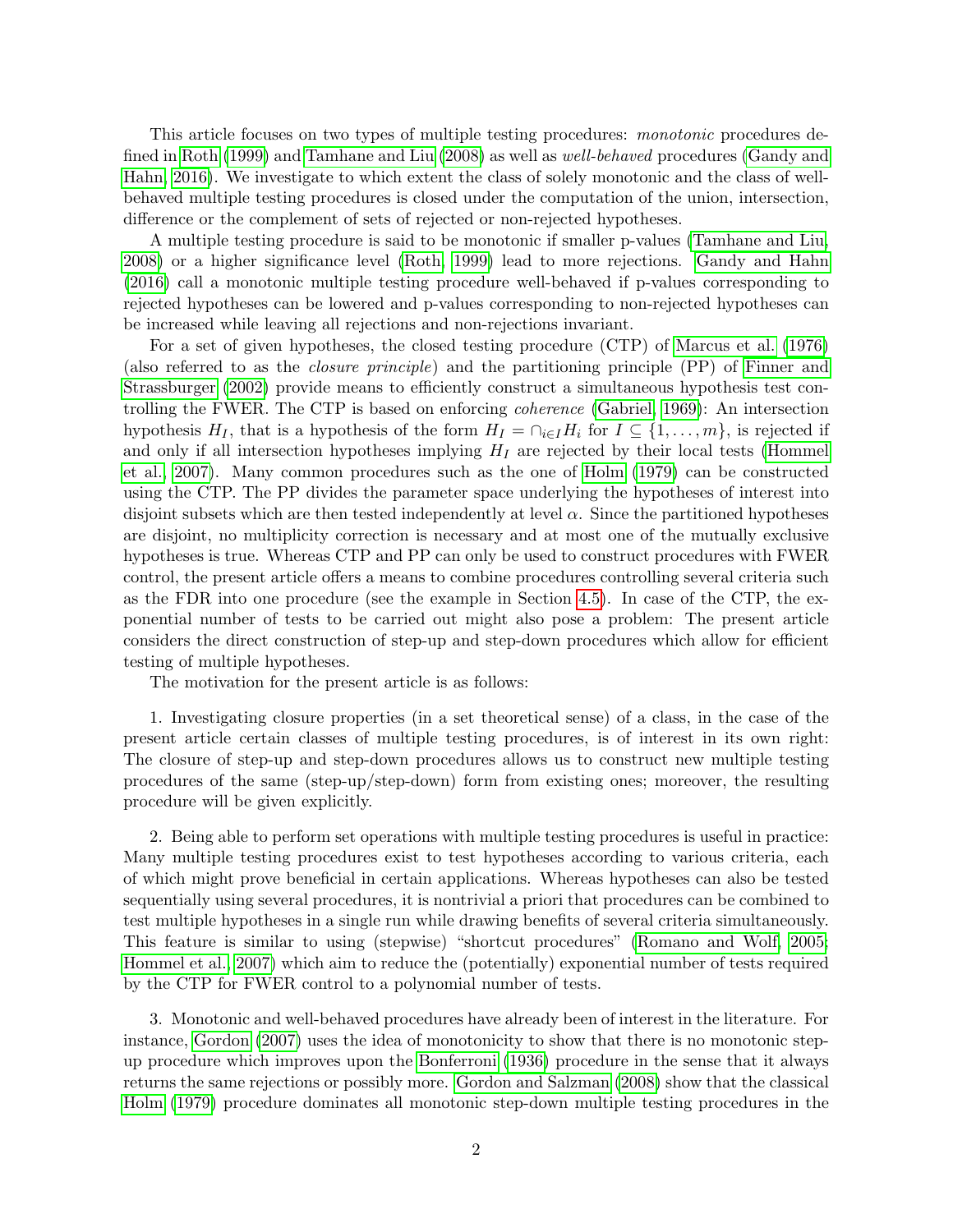above sense. Proving that certain classes of procedures (for instance, monotonic procedures) are closed renders the applicability of known results more apparent.

4. The results discussed in this paper extend the methodology developed in [Gandy and](#page-9-4) [Hahn](#page-9-4) [\(2014\)](#page-9-4) and [Gandy and Hahn](#page-10-3) [\(2016\)](#page-10-3) which relies on well-behaved procedures. Briefly, the authors consider a scenario in which the p-value underlying each hypothesis is unknown, but can be estimated through Monte Carlo samples drawn under the null, for instance using bootstrap or permutation tests. Instead of using estimated p-values to obtain ad-hoc decisions on all hypotheses, the authors prove that it is possible to improve existing algorithms designed for Monte Carlo based multiple testing [\(Besag and Clifford, 1991;](#page-9-5) [Lin, 2005;](#page-10-15) [van Wieringen et al.,](#page-10-16) [2008;](#page-10-16) [Guo and Peddada, 2008;](#page-10-17) [Sandve et al., 2011\)](#page-10-18): the proposed modifications guarantee that the test results of published algorithms are identical (up to an error probability pre-specified by the user) to the ones obtained with the unknown p-values. This ensures the repeatability and objectivity of multiple testing results even in the absence of p-values.

The article is structured as follows. Section [2](#page-2-0) provides formal definitions of the two properties of a multiple testing procedure under investigation. Section [3](#page-3-0) considers arbitrary (solely monotonic or well-behaved) multiple testing procedures and demonstrates that solely the monotonicity is preserved when taking unions and intersections. The difference and complement are neither monotonic nor well-behaved. Section [4](#page-4-0) focuses on step-up and step-down procedures and shows that both classes of (solely monotonic or well-behaved) step-up and step-down procedures are closed under the union or intersection operation, but not the complement or difference. The article concludes with a short discussion in Section [5.](#page-7-1) All proofs are given in Appendix [A.](#page-7-2) In the entire article,  $|\cdot|$  and  $\|\cdot\|$  denote the absolute value and the Euclidean norm, respectively, and  $M := \{1, \ldots, m\}.$ 

## <span id="page-2-0"></span>2 Basic definitions

Consider a step-up  $(h^u)$  and step-down  $(h^d)$  procedure

$$
h^{u}(p,\alpha) = \left\{ i \in \{1, ..., m\} : p_{i} \le \max\{p_{(j)} : p_{(j)} \le \tau_{\alpha}(j)\}\right\},\
$$
  

$$
h^{d}(p,\alpha) = \left\{ i \in \{1, ..., m\} : p_{i} < \min\{p_{(j)} : p_{(j)} > \tau_{\alpha}(j)\}\right\},\
$$

returning the set of indices of rejected hypotheses [\(Gandy and Hahn, 2016\)](#page-10-3), where  $p_{(1)} \leq p_{(2)} \leq$  $\cdots \leq p_{(m)}$  refers to the ordered p-values. Any procedure of the above form is fully characterised by a threshold function  $\tau_{\alpha} : \{1, \ldots, m\} \to [0, 1]$  returning the critical value  $\tau_{\alpha}(i)$  each  $p_{(i)}$  is compared to. A step-up procedure first determines the largest  $j \in M$  such that the p-value  $p_{(i)}$ lies below  $\tau_{\alpha}(j)$  and then rejects all hypotheses having p-values up to  $p_{(j)}$ . Likewise, a step-down procedure non-rejects all those hypotheses with p-values larger or equal to the smallest p-value above the threshold function.

We now consider two useful properties of arbitrary multiple testing procedures. The first one, monotonicity, states that smaller p-values [\(Tamhane and Liu, 2008\)](#page-10-9) or a higher significance level [\(Roth, 1999\)](#page-10-8) lead to more rejections:

**Definition 1.** A multiple testing procedure h is monotonic if  $h(p, \alpha) \subseteq h(q, \alpha')$  for  $p \geq q$  and  $\alpha \leq \alpha'$ .

The monotonicity in  $\alpha$  introduced by [Roth](#page-10-8) [\(1999\)](#page-10-8), also called  $\alpha$ -consistency [\(Hommel and](#page-10-19) [Bretz, 2008\)](#page-10-19), is a natural property desired for any testing procedure since testing at a more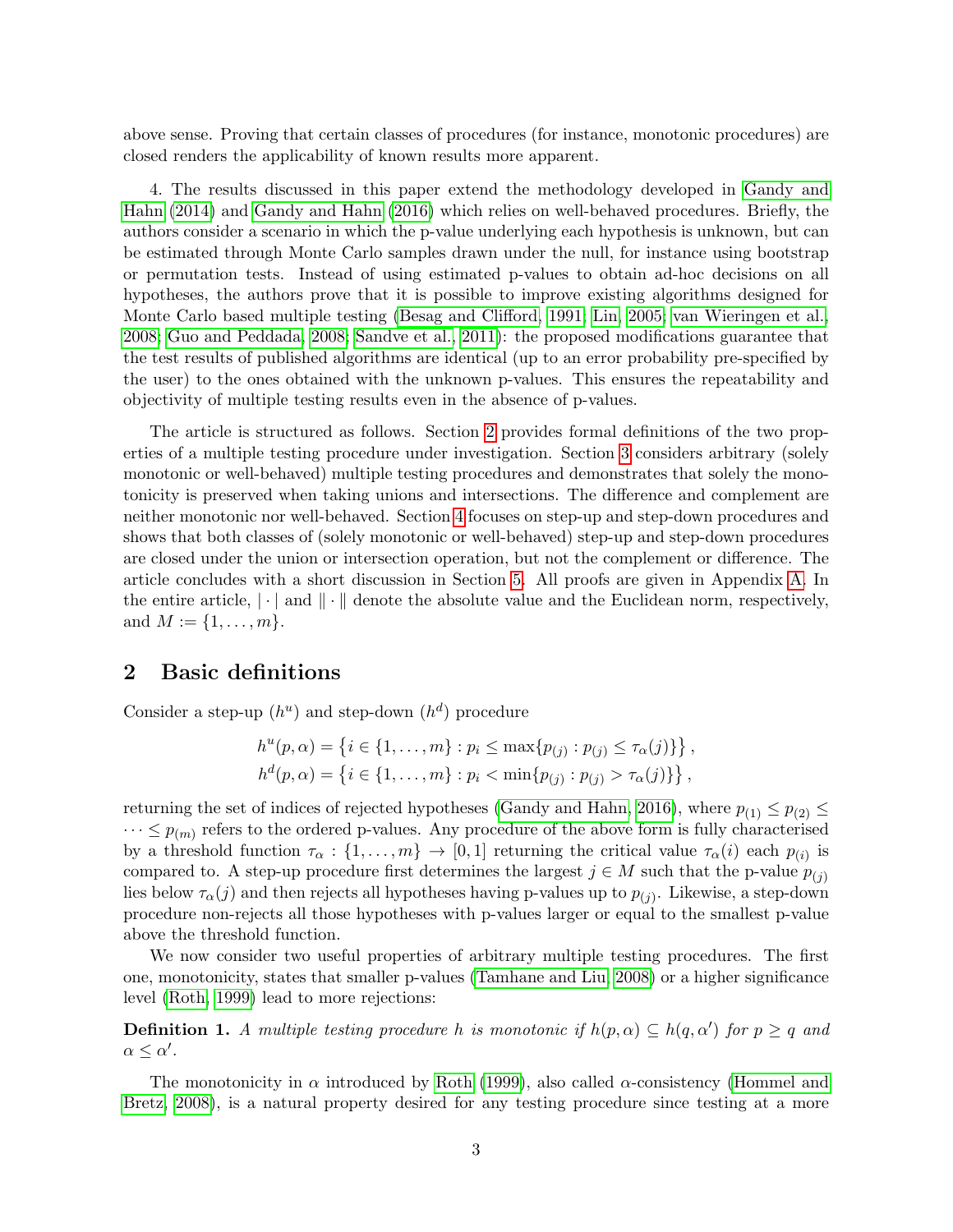stringent significance level should never result in more rejections [\(Dmitrienko and Tamhane,](#page-9-6) [2013\)](#page-9-6).

[Gandy and Hahn](#page-10-3) [\(2016\)](#page-10-3) introduce another useful property, the class of well-behaved multiple testing procedures. Such procedures, in connection with a generic algorithm presented in [Gandy](#page-10-3) [and Hahn](#page-10-3) [\(2016\)](#page-10-3), allow to use p-value estimates obtained with independent samples under the null to compute test results which are proven to be identical (up to a pre-specified error probability) to the ones obtained with the unknown p-values. A monotonic multiple testing procedure h is well-behaved if it additionally satisfies the following condition.

**Condition 1.** 1. Let  $p, q \in [0, 1]^m$  and  $\alpha \in \mathbb{R}$ . If  $q_i \leq p_i \forall i \in h(p, \alpha)$  and  $q_i \geq p_i \forall i \notin h(p, \alpha)$ , then  $h(p, \alpha) = h(q, \alpha)$ .

2. Fix  $p^* \in [0,1]^m$  and  $\alpha^* \in [0,1]$ . Then there exists  $\delta > 0$  such that  $p \in [0,1]^m$ ,  $\alpha \in [0,1]$ and  $\max(\Vert p - p^* \Vert, |\alpha - \alpha^*|) < \delta$  imply  $h(p, \alpha) = h(p^*, \alpha^*).$ 

Well-behaved procedures stay invariant if rejected (non-rejected) p-values are replaced by smaller (larger) values. Moreover, well-behaved procedures are constant on a  $\delta$ -neighbourhood around fixed inputs  $p^*$  and  $\alpha^*$ .

The level  $\alpha$  is a parameter in Condition [1](#page-0-0) to account for settings in which  $\alpha$  is unknown a-priori: This can occur, for instance, when the significance level depends on an estimate of the proportion of true null hypotheses which is often a functional of  $p$  [\(Gandy and Hahn, 2016,](#page-10-3) Section 2.2). Condition [1](#page-0-0) is a generalisation of [\(Gandy and Hahn, 2014,](#page-9-4) Condition 1) which states the same invariance property for the case that  $\alpha$  is a given constant: In this case, h is solely a function of p and the condition  $|\alpha - \alpha^*| < \delta$  in the second part of Condition [1](#page-0-0) can be ignored.

## <span id="page-3-0"></span>3 Arbitrary multiple testing procedures

We define the union, intersection, difference and the complement of two procedures to be the equivalent operations on the sets of rejected hypotheses returned by the two procedures. Formally, for two multiple testing procedures  $h_1$  and  $h_2$  we define

$$
h_1 \cup h_2 : [0,1]^m \times [0,1] \to \mathcal{P}(\{1,\ldots,m\}),
$$
  

$$
h_1 \cup h_2(p,\alpha) := h_1(p,\alpha) \cup h_2(p,\alpha),
$$

and similarly  $h_1 \cap h_2$ ,  $h_1 \setminus h_2$  and the complement  $h_i(p, \alpha)^c := \{1, \ldots, m\} \setminus h_i(p, \alpha)$ , where  $i \in \{1, 2\}.$ 

In what follows, we sometimes drop the dependence of  $h(p, \alpha)$  on p, on  $\alpha$ , or on both parameters. The following lemma summarises the results.

<span id="page-3-1"></span>**Lemma 1.** Let  $h_1$  and  $h_2$  be two well-behaved multiple testing procedures.

1.  $h_1 \cup h_2$  and  $h_1 \cap h_2$  are monotonic and satisfy part 2. of Condition [1.](#page-0-0)

2.  $h_i(p, \alpha)^c$  and  $h_1 \setminus h_2$  are not monotonic,  $i \in \{1, 2\}$ .

As well-behaved procedures are also monotonic, the complement or difference of two procedures is also not well-behaved.

Although by Lemma [1,](#page-3-1) both the union and the intersection are monotonic, they do not necessarily allow to lower the p-values of rejected hypotheses or to increase the p-values of non-rejected hypotheses (first part of Condition [1\)](#page-0-0) as demonstrated in the following two counterexamples.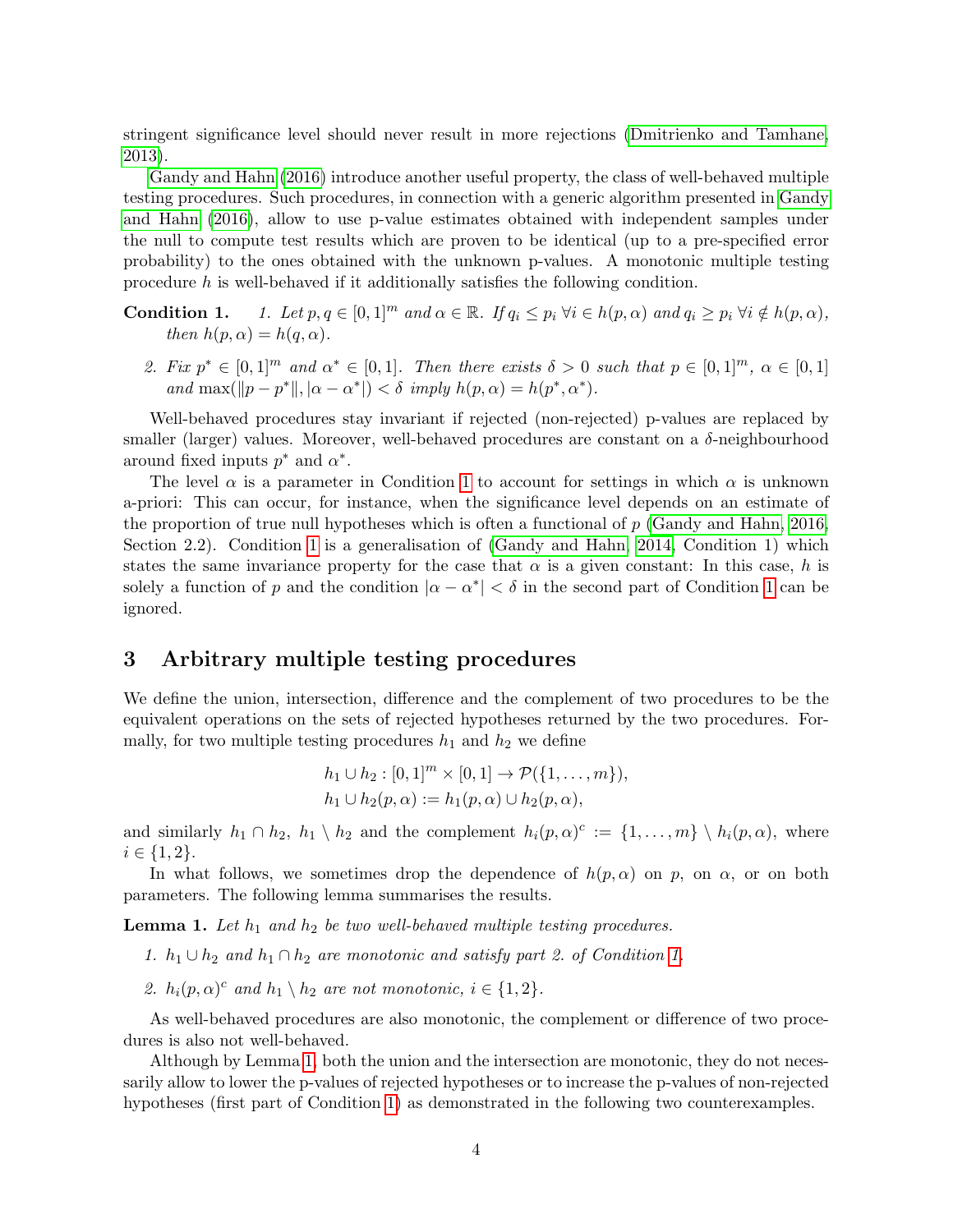<span id="page-4-1"></span>**Example 1.** Let  $p^* = (0.034, 0.06, 1)$  and  $\alpha^* = 0.1$ . Let  $h_1$  be the [Benjamini and Hochberg](#page-9-1) [\(1995\)](#page-9-1) step-up procedure,  $h_2$  be the [Sidak](#page-10-4) [\(1967\)](#page-10-4) step-down procedure and  $h(p, \alpha) = h_1(p, \alpha) \cap$  $h_2(p,\alpha)$ . Then  $h_1(p^*,\alpha^*) = \{1,2\}$ ,  $h_2(p^*,\alpha^*) = \{1\}$  and thus  $2,3 \notin h(p^*,\alpha^*)$ . However, increasing  $p^*$  to  $q = (0.034, 1, 1)$  results in  $h_1(q, \alpha^*) = \emptyset$  and thus  $h(q, \alpha^*) = \emptyset \neq h(p^*, \alpha^*)$ .

<span id="page-4-2"></span>**Example 2.** Let  $p^*$  and  $\alpha^*$  be as in Example [1.](#page-4-1) Let  $h_1$  be a step-up procedure which uses the same threshold function as the (step-down) [Sidak](#page-10-4) [\(1967\)](#page-10-4) correction, and likewise  $h_2$  be a step-down procedure using the same threshold function as the (step-up) [Benjamini and Hochberg](#page-9-1) [\(1995\)](#page-9-1) procedure – using [\(Gandy and Hahn, 2016,](#page-10-3) Lemma 3), it is straightforward to show that both procedures are well-behaved. Let  $h(p, \alpha) = h_1(p, \alpha) \cup h_2(p, \alpha)$ . Then  $h_1(p^*, \alpha^*) = \{1\}$ ,  $h_2(p^*, \alpha^*) = \emptyset$  and thus  $h(p^*, \alpha^*) = \{1\}$ . However, decreasing  $p^*$  to  $q = (0, 0.06, 1)$  results in  $h_2(q, \alpha^*) = \{1, 2\}$  and thus  $h(q, \alpha^*) = \{1, 2\} \neq h(p^*, \alpha^*)$ .

Examples [1](#page-4-1) and [2](#page-4-2) also demonstrate that both the union and the intersection of a well-behaved step-up and a well-behaved step-down procedure are not necessarily well-behaved any more.

Although neither the class of well-behaved multiple testing procedures of general form nor the combination of a well-behaved step-up and a well-behaved step-down procedure is closed under the four set operations aforementioned, the next section proves that this holds true for the special classes of well-behaved step-up and step-down procedures individually (when taking unions and intersections).

## <span id="page-4-0"></span>4 Step-up and step-down procedures

[Gandy and Hahn](#page-10-3) [\(2016\)](#page-10-3) show that any step-up or step-down procedure (characterised by its threshold function  $\tau_{\alpha}$ ) which satisfies the following condition is well-behaved:

**Condition 2.** 1.  $\tau_{\alpha}(i)$  is non-decreasing in i for each fixed  $\alpha$ .

2.  $\tau_{\alpha}(i)$  is continuous in  $\alpha$  and non-decreasing in  $\alpha$  for each fixed i.

Furthermore, [Gandy and Hahn](#page-10-3) [\(2016\)](#page-10-3) verify that a large variety of commonly used procedures satisfies Condition [2](#page-0-0) and is hence well-behaved, among them the procedures of [Bonferroni](#page-9-0) [\(1936\)](#page-9-0), [Sidak](#page-10-4) [\(1967\)](#page-10-4), [Holm](#page-10-5) [\(1979\)](#page-10-5), [Hochberg](#page-10-6) [\(1988\)](#page-10-6) or [Benjamini and Hochberg](#page-9-1) [\(1995\)](#page-9-1).

Even though [\(Gandy and Hahn, 2016,](#page-10-3) Lemma 3) only prove that Condition [2](#page-0-0) is sufficient for a procedure to be well-behaved, the condition is actually also necessary:

<span id="page-4-3"></span>Lemma 2. Any well-behaved step-up or step-down procedure satisfies Condition [2.](#page-0-0)

Consider two step-up procedures  $h^u$  and  $\tilde{h}^u$  with threshold functions  $\tau^u_\alpha$  and  $\tilde{\tau}^u_\alpha$  as well as two step-down procedures  $h^d$  and  $\tilde{h}^d$  with threshold functions  $\tau_\alpha^d$  and  $\tilde{\tau}_\alpha^d$ .

In the following subsections we separately investigate whether the classes of step-up (stepdown) procedures are closed under each of the four set operations (union, intersection, difference and complement). Moreover, we investigate whether the subclasses of well-behaved step-up (step-down) procedures are closed. To this end, by Lemma [2,](#page-4-3) it suffices to show that the classes of step-up (step-down) procedures satisfying Condition [2](#page-0-0) are closed.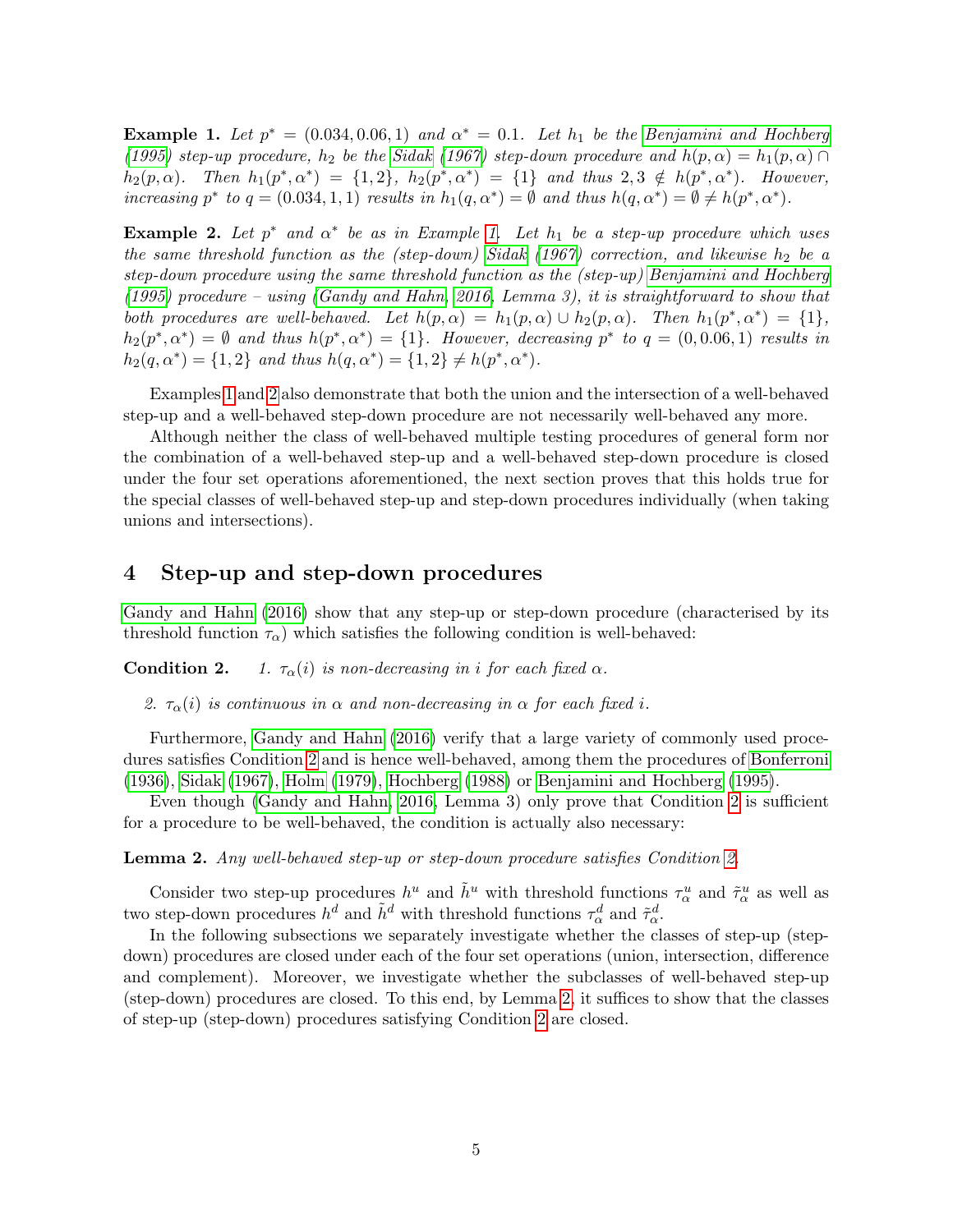<span id="page-5-0"></span>

Figure 1: Combined threshold function (bold) for the computation of the union (left) and the intersection (right) of the [Bonferroni](#page-9-0) [\(1936\)](#page-9-0) correction (vertical solid line) and the [Hochberg](#page-10-6) [\(1988\)](#page-10-6) (dashed line) procedure. The [Bonferroni](#page-9-0) [\(1936\)](#page-9-0) correction was applied with significance level 0.2, the [Hochberg](#page-10-6) [\(1988\)](#page-10-6) procedure with level 0.1. P-values of rejected (crosses) and non-rejected (triangles) hypotheses.

#### <span id="page-5-2"></span>4.1 Union

The class of step-up procedures is closed under the union operation: To be precise, if  $h^u$  and  $h^u$  are two step-up procedures, their union is computed by another step-up procedure h with threshold function  $\tau_{\alpha}(i) = \max(\tau_{\alpha}^u(i), \tilde{\tau}_{\alpha}^u(i))$  as visualised in Fig. [1](#page-5-0) (left).

This is seen as follows: As  $\tau_\alpha^u(i), \tilde{\tau}_\alpha^u(i) \leq \tau_\alpha(i)$  for all  $i \in M$ , all hypotheses rejected by either  $h^u$  or  $\tilde{h}^u$  are also rejected by h, that is  $h^u \cup \tilde{h}^u \subseteq h$ . Likewise, as  $\tau_\alpha(i)$  takes precisely one of the values  $\tau_\alpha^u(i)$  or  $\tilde{\tau}_\alpha^u(i)$  for each  $i \in M$ , any p-value belonging to the non-rejection area of both procedures  $h^u$  and  $\tilde{h}^u$  also stays non-rejected in h, hence  $(h^u)^c \cap (\tilde{h}^u)^c \subseteq h^c$ .

Moreover, the subclass of well-behaved step-up procedures is also closed under the union operation as proven in the following lemma.

<span id="page-5-1"></span>**Lemma 3.** If  $h^u$  and  $\tilde{h}^u$  are two step-up procedures which satisfy Condition [2](#page-0-0) then so does the union  $h^u \cup \tilde{h}^u$ .

Similarly, the union of two step-down procedures  $h^d$  and  $\tilde{h}^d$  (having threshold functions  $\tau_\alpha^d$  and  $\tilde{\tau}_\alpha^d$ ) is obtained through another step-down procedure characterised by the threshold function  $\tau_{\alpha}(i) = \max(\tau_{\alpha}^d(i), \tilde{\tau}_{\alpha}^d(i))$ . Since the proof of Lemma [3](#page-5-1) does not use any properties of  $\tau_\alpha^u$  and  $\tilde{\tau}_\alpha^u$  other than that both satisfy Condition [2,](#page-0-0) the maximum of two step-down threshold functions likewise leads to a threshold function satisfying Condition [2.](#page-0-0)

#### <span id="page-5-3"></span>4.2 Intersection

Similarly to Section [4.1,](#page-5-2) the intersection of two step-up procedures  $h^u$  and  $\tilde{h}^u$  is again a step-up procedure h, characterised by the new threshold function  $\tau_\alpha(i) = \min(\tau_\alpha^u(i), \tilde{\tau}_\alpha^u(i))$  as visualised in Fig. [1](#page-5-0) (right).

This is seen as follows: As  $\tau_\alpha^u(i), \tilde{\tau}_\alpha^u(i) \geq \tau_\alpha(i)$  for all  $i \in M$ , any hypothesis non-rejected by either procedure  $h^u$  or  $\tilde{h}^u$  is also non-rejected by h, that is  $(h^u)^c \cup (\tilde{h}^u)^c \subseteq h^c$ . Likewise, as  $\tau_\alpha(i)$ takes precisely one of the values  $\tau_\alpha^u(i)$  or  $\tilde{\tau}_\alpha^u(i)$  for each  $i \in M$ , any p-value in the rejection area of both procedures remains rejected when tested with h, thus  $h^u \cap \tilde{h}^u \subseteq h$ .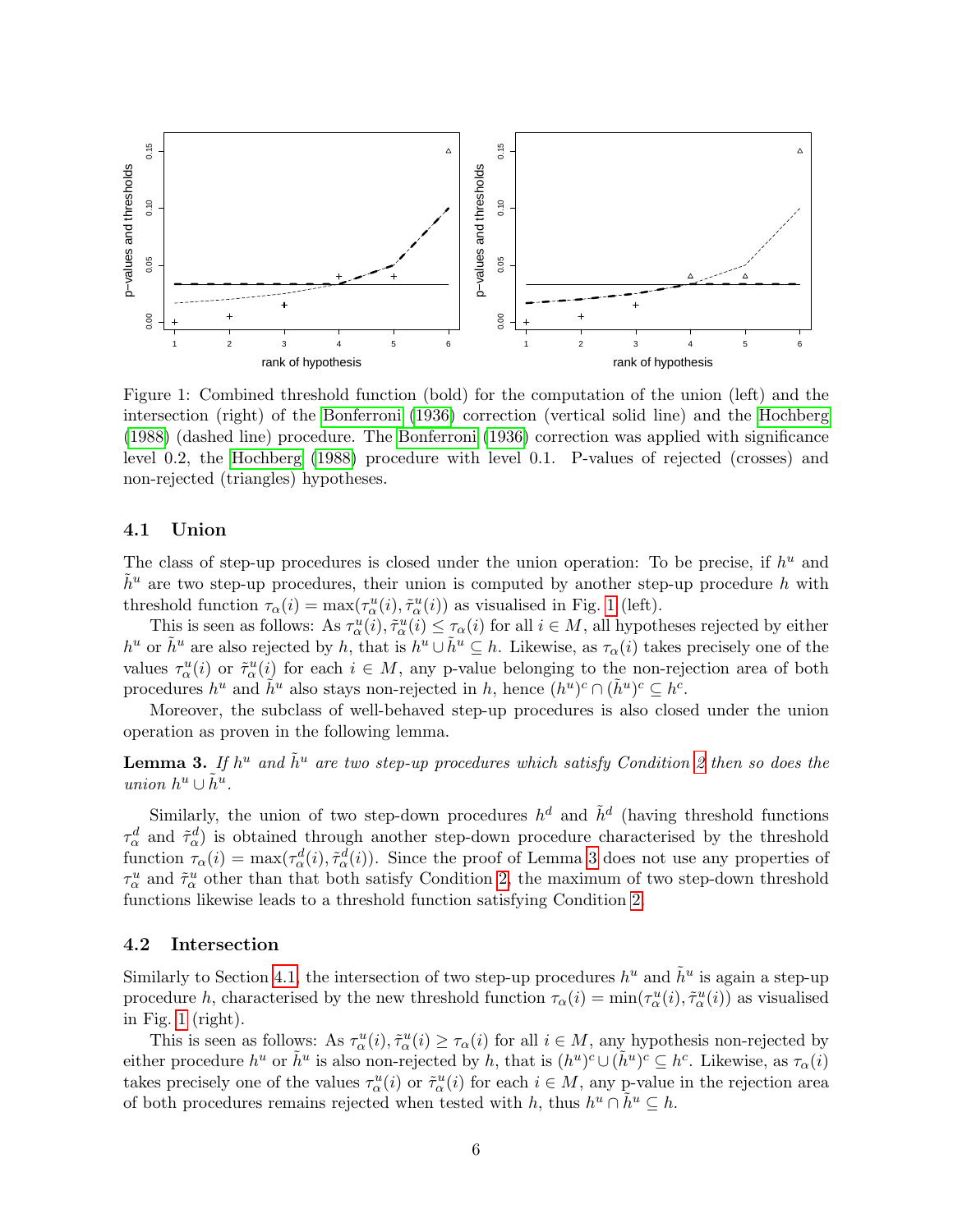Similarly to Lemma [3,](#page-5-1) the subclass of well-behaved step-up procedures is again closed under the intersection operation.

<span id="page-6-0"></span>**Lemma 4.** If  $h^u$  and  $\tilde{h}^u$  are two step-up procedures which satisfy Condition [2](#page-0-0) then so does the intersection  $h^u \cap \tilde{h}^u$ .

The intersection of two step-down procedures  $h^d$  and  $\tilde{h}^d$  is again obtained with another step-down procedure using the threshold function  $\tau_{\alpha}(i) = \min(\tau_{\alpha}^d(i), \tilde{\tau}_{\alpha}^d(i))$ . Analogously to Section [4.1,](#page-5-2) the proof of Lemma [4](#page-6-0) does not use any properties of  $\tau_\alpha^u$  and  $\tilde{\tau}_\alpha^u$  other than that both satisfy Condition [2,](#page-0-0) thus the minimum of two step-down threshold functions again leads to a threshold function satisfying Condition [2.](#page-0-0)

#### <span id="page-6-2"></span>4.3 Complement

Whereas the complement is generally neither well-behaved nor monotonic, it can be computed for step-up and step-down procedures using the following construction.

Let  $\alpha$  be a known constant. We re-consider the step-up procedure  $h^u$  with threshold function  $\tau_\alpha^u$ . Then the step-down procedure  $h^d(1-p)$  with threshold function  $\tau_\alpha^d(i) = 1 - \tau_\alpha^u(m + 1 - i)$ applied to  $1-p$  (instead of p) computes the complement of  $h^u(p)$ , where  $1-p$  for  $p \in [0,1]^m$  is understood coordinate-wise.

The reasoning behind this is as follows: For any hypothesis with p-value  $p_{(i)}$  below  $\tau_\alpha^u(i)$ ,  $1 - p_{(i)}$  (having rank  $m + 1 - i$  in the sorted sequence of values  $1 - p$ ) is above  $\tau_\alpha^d(m + 1 - i)$  by construction of  $\tau_{\alpha}^d$ . Therefore, all former rejections of  $h^u$  turn into non-rejections of  $h^d$  and vice versa.

Likewise, the complement of a step-down procedure  $h^d$  with threshold function  $\tau_\alpha^d$  and constant  $\alpha$  is computed by a step-up procedure  $h^u$  with threshold function  $\tau_\alpha^u(i) = 1 - \tau_\alpha^d(m + 1 - i)$ . Condition [2](#page-0-0) is again satisfied:

<span id="page-6-1"></span>**Lemma 5.** Let  $\alpha$  be a known constant. If the step-up procedure  $h^u$  with threshold function  $\tau^u_\alpha$ satisfies Condition [2,](#page-0-0) then so does its step-down complement  $h^d$  (defined with threshold function  $\tau_{\alpha}^{d}(i) = 1 - \tau_{\alpha}^{u}(m + 1 - i)).$ 

The requirement that  $\alpha$  be a known constant is crucial since  $\tau_{\alpha}^{d}$  is not non-decreasing in  $\alpha$ for a fixed  $i$  as required in the second part of Condition [2.](#page-0-0) However, Lemma [5](#page-6-1) is made possible by the fact that for a given constant  $\alpha$  (that is, if h and the threshold function seize to be a function of  $\alpha$ ), all the parts in Condition [1](#page-0-0) (and likewise, Condition [2\)](#page-0-0) which involve  $\alpha$  can be ignored (see remark at the end of Section [2\)](#page-2-0).

#### 4.4 Difference

Following the notation of Section [3,](#page-3-0) the difference  $h_1 \, \setminus h_2$  of two procedures  $h_1$  and  $h_2$  can equivalently be written as  $h_1 \cap h_2^c$  using the complement of  $h_2$ . If  $h_2$  is a step-up procedure,  $h_2^c$ turns into a step-down procedure (see Section [4.3\)](#page-6-2).

Therefore, in case both  $h_1$  and  $h_2$  are step-up (step-down) procedures satisfying Condition [2,](#page-0-0) Lemma [1](#page-3-1) yields that  $h_1 \setminus h_2$  is still monotonic but not well-behaved any more. However, if  $h_1$  is a step-down and  $h_2$  is a step-up procedure (or vice versa), the results from Section [4.2](#page-5-3) apply and yield that  $h_1 \setminus h_2$  a well-behaved step-up/step-down procedure with explicit threshold function.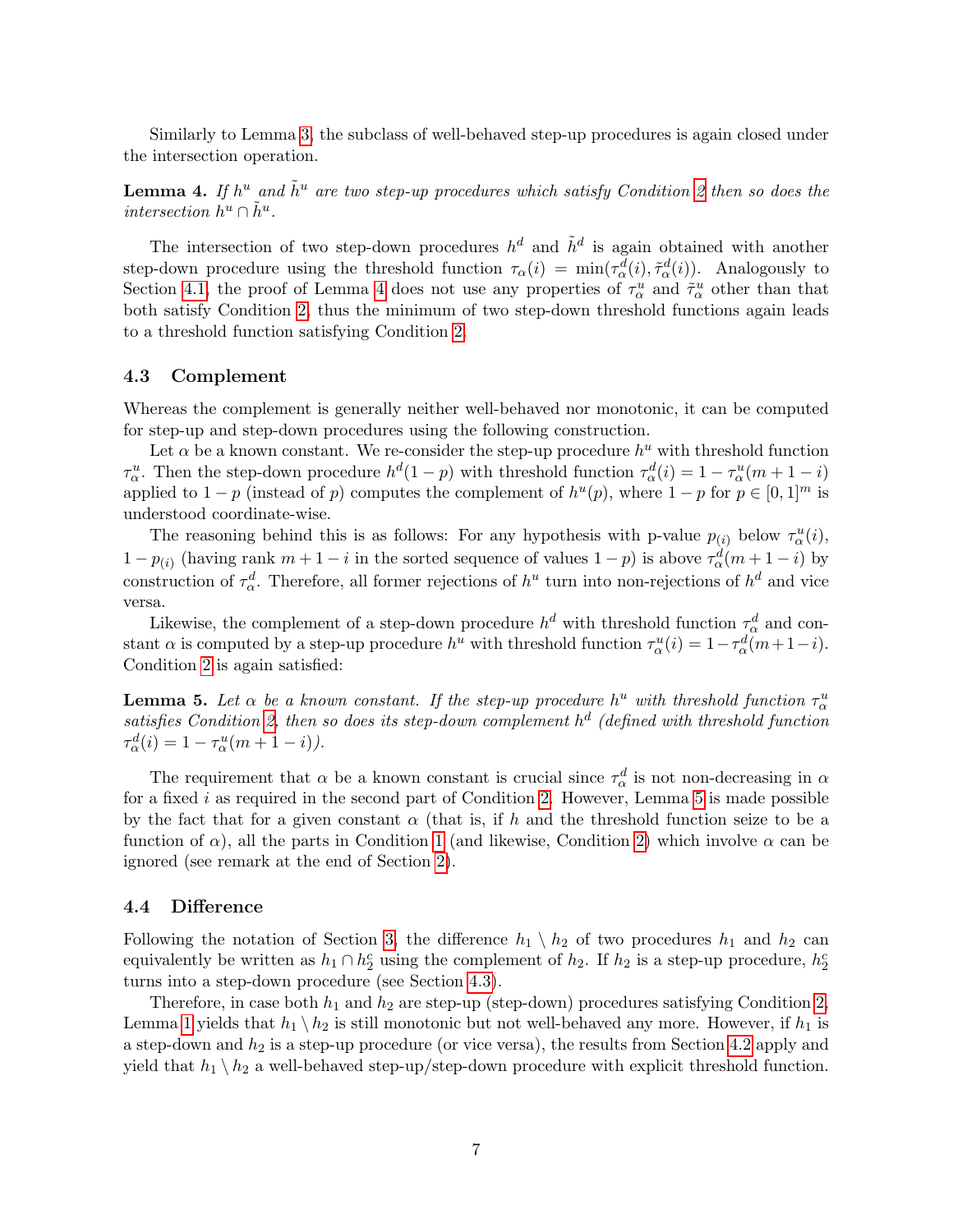#### <span id="page-7-0"></span>4.5 Example

Suppose we are interested in testing  $H_{01}, \ldots, H_{0m}$  for statistical significance while ensuring FDR control at a pre-specified level 0.05, for instance using the [Benjamini and Hochberg](#page-9-1) [\(1995\)](#page-9-1) procedure. Additionally, we are interested in only selecting those  $k \in \mathbb{N}$  hypotheses having the lowest p-values (assuming there are no ties), for instance due to the fact that budget constraints only allow follow-up studies for k hypotheses. We thus look to construct an intersection procedure which returns the indices of hypotheses satisfying both requirements simultaneously.

To this end, let  $h^1$  be the [Benjamini and Hochberg](#page-9-1) [\(1995\)](#page-9-1) step-up procedure controlling the FDR at level 0.05, defined through the threshold function  $\tau^1(i) = 0.05 \cdot i/m$  for  $i \in \{1, \ldots, m\}$ . Moreover, let  $h^2$  be the (step-up) [Bonferroni](#page-9-0) [\(1936\)](#page-9-0) correction with constant but p-dependant threshold function  $\tau_p^2(i) = p_{(k)}$  for  $i \in \{1, ..., m\}$ , where  $p_{(k)}$  denotes the k'th smallest entry of vector  $p = (p_1, \ldots, p_m)$ . By construction, all rejected hypotheses by  $h^2$  are precisely the ones with the k lowest p-values. Threshold functions  $\tau_{\alpha}$  for which  $\alpha = \alpha(p)$  is a function of p are widely used in practice, for instance when using an estimate of the proportion of true null hypotheses to correct the level  $\alpha$  (see, for instance, Example 1 in [Gandy and Hahn](#page-10-3) [\(2016\)](#page-10-3)). Both the [Benjamini and Hochberg](#page-9-1) [\(1995\)](#page-9-1) procedure  $h^1$  and the [Bonferroni](#page-9-0) [\(1936\)](#page-9-0) correction  $h^2$ satisfy Condition [2](#page-0-0) and are thus well-behaved.

Following Section [4.2,](#page-5-3) the step-up procedure h defined through the threshold function  $\tau_p(i)$  $\min(\tau^1(i), \tau^2_p(i)) = \min(0.05 \cdot i/m, p_{(k)})$  computes  $h^1 \cap h^2$ . Moreover, h is well-behaved by Lemma [4.](#page-6-0)

Consider the numerical example of 15 ordered p-values (here denoted as  $\tilde{p}$ ) given in Section 3.2 of [Benjamini and Hochberg](#page-9-1) [\(1995\)](#page-9-1). In agreement with [Benjamini and Hochberg](#page-9-1) [\(1995\)](#page-9-1), who test  $\tilde{p}$  while controlling the FDR at level 0.05 and observe four rejections (of the first four hypotheses),  $h^1$  applied to  $\tilde{p}$  yields  $h^1(\tilde{p}) = \{1, 2, 3, 4\}$ . Applying the intersection procedure h constructed above with  $k = 3$  to  $\tilde{p}$  yields  $h(\tilde{p}) = \{1, 2, 3\}$ , that is h indeed yields those  $k = 3$ hypotheses having the lowest p-values which are also significant under FDR control at level 0.05.

### <span id="page-7-1"></span>5 Discussion

This article investigates closure properties of general multiple testing procedures, step-up and step-down procedures as well as subclasses of (solely) monotonic and well-behaved procedures under four set operations (union, intersection, complement and difference).

The article shows that for general multiple testing procedures, solely the class of monotonic procedures is closed under taking the union and intersection. However, the subclass of wellbehaved step-up (step-down) procedures is closed under taking the union and intersection.

The implications of the closure properties proven in this article are threefold: They provide a tool to construct new procedures of known form and with known properties, they render theoretical results [\(Gordon, 2007;](#page-10-13) [Gordon and Salzman, 2008\)](#page-10-14) instantly applicable to a large class of multiple testing procedures and they allow to combine the benefits of various multiple testing procedures in practice.

## <span id="page-7-2"></span>A Proofs

The appendix contains all proofs sorted by section.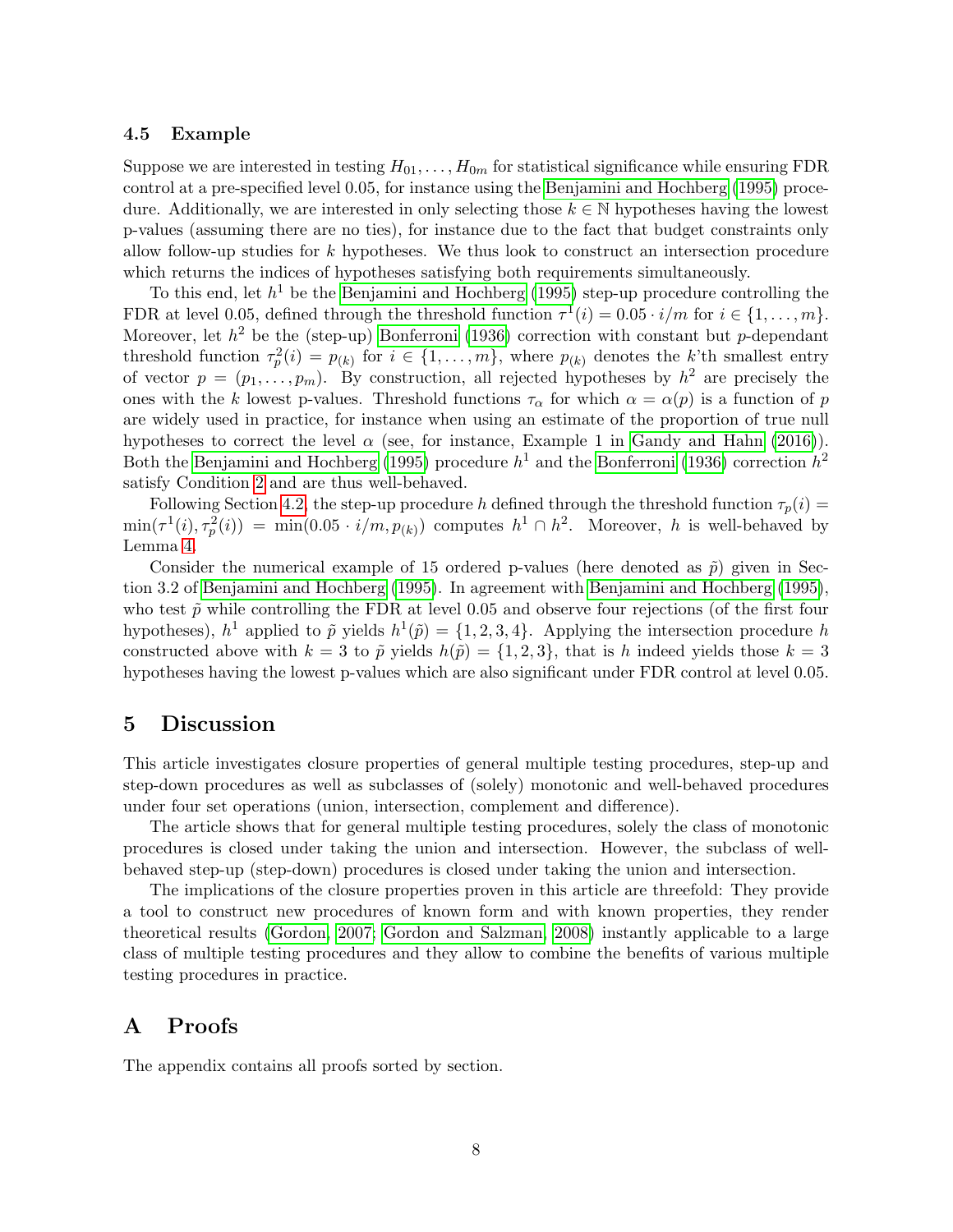#### A.1 Proofs of Section [3](#page-3-0)

*Proof of Lemma [1.](#page-3-1)* We prove both assertions.

1. Monotonicity. If  $p \le q$  and  $\alpha \le \alpha'$  then  $h_1(q, \alpha) \subseteq h_1(p, \alpha')$ ,  $h_2(q, \alpha) \subseteq h_2(p, \alpha')$  and thus  $h_1(q,\alpha) \cup h_2(q,\alpha) \subseteq h_1(p,\alpha') \cup h_2(p,\alpha')$  as well as  $h_1(q,\alpha) \cap h_2(q,\alpha) \subseteq h_1(p,\alpha') \cap h_2(p,\alpha')$ .

The second statement of Condition [1.](#page-0-0) As  $h_1$  satisfies Condition [1,](#page-0-0) there exists  $\delta_1$  such that  $\max(||p - p^*||, |\alpha - \alpha^*|) < \delta_1$  implies  $h_1(p, \alpha) = h_1(p^*, \alpha^*)$ . Likewise for  $h_2$  with a suitable  $\delta_2$ . For  $\delta = \min(\delta_1, \delta_2)$  and  $\max(||p - p^*||, |\alpha - \alpha^*|) < \delta$ , we have  $h_1(p, \alpha) = h_1(p^*, \alpha^*)$  and  $h_2(p,\alpha) = h_2(p^*,\alpha^*)$  and thus  $h_1 \cup h_2(p,\alpha) = h_1 \cup h_2(p^*,\alpha^*)$ . Likewise for the intersection.

2. Fix  $\alpha$ . If  $q \leq p$  then  $h_i(p, \alpha) \subseteq h_i(q, \alpha)$ , but  $h_i(p, \alpha)^c \supseteq h_i(q, \alpha)^c$  for  $i \in \{1, 2\}$ . The complement is thus not monotonic. The operation  $h_1(p, \alpha) \setminus h_2(p, \alpha)$  is equivalent to  $h_1(p, \alpha) \cap$  $(h_2(p, \alpha))^c$  and thus also not monotonic.

A.2 Proofs of Section [4](#page-4-0)

*Proof of Lemma [2.](#page-4-3)* Let h be a step-up (step-down) procedure characterised through its threshold function  $\tau_{\alpha}$ . We now verify Condition [2.](#page-0-0)

1. We show that  $\tau_{\alpha}(i)$  must be non-decreasing in i for a fixed  $\alpha$ . Indeed, suppose  $\tau_{\alpha}$  is decreasing for some i. Then h cannot be monotonic for all inputs: Assume that  $m = 2$ ,  $p = (0.5, 0.5)$  and h is of step-up type with  $\tau_{\alpha}(1) = 1$  and  $\tau_{\alpha}(2) = 0$ . Then  $h(p) = \{1\}$  but increasing p to  $q = (1, 0.5)$  results in  $h(q) = \{2\} \nsubseteq h(p)$ , thus contradicting monotonicity.

2. We show that  $\tau_{\alpha}(i)$  must also be non-decreasing in  $\alpha$  for any fixed i. Indeed, for a fixed *i*, suppose  $\tau_{\alpha}(i) > \tau_{\alpha}(i)$  for  $\alpha < \alpha'$ . Then h can again not be monotonic for all inputs: Assume we test  $m = 1$  hypothesis  $H_{01}$  with p-value  $p = \tau_{\alpha}(1) > \tau_{\alpha'}(1)$ . Then  $H_{01}$  is rejected at  $\tau_{\alpha}(1)$ but non-rejected at  $\tau_{\alpha'}(1)$  even though  $\alpha < \alpha'$ , thus contradicting monotonicity.

3. We show that  $\tau_{\alpha}(i)$  is continuous in  $\alpha$  for a fixed i. Let  $\epsilon > 0$  be given. Fix i and  $\alpha^*$ . We show continuity of the threshold function at  $\alpha^*$  as  $\alpha \to \alpha^*$ .

Case 1:  $\alpha^* > \alpha$ . Then  $\tau_{\alpha^*}(i) \ge \tau_{\alpha}(i)$  by monotonicity. Define  $p^* = (0, \ldots, 0, p_i^*, 1, \ldots, 1)$  for any  $p_i^* \in [0, \tau_{\alpha^*}(i))$  (i.e.,  $p^*$  contains  $p_i^*$  as *i*th entry, zeros before and ones after). Since h is well-behaved it satisfies the second part of Condition [1,](#page-0-0) hence for the fixed  $p^*$  and  $\alpha^*$  there exists  $\delta > 0$ such that for all  $\alpha$  and  $p$  satisfying  $|\alpha-\alpha^*| < \delta$ ,  $||p-p^*|| < \delta$  we have  $h(p,\alpha) = h(p^*,\alpha^*)$ . Assume  $|\alpha - \alpha^*| < \delta$ . Define  $p = (0, \ldots, 0, p_i^* - \gamma, 1, \ldots, 1)$  for any  $0 < \gamma < \min(\delta, \epsilon)$ . Since  $|\alpha - \alpha^*| < \delta$ and  $||p - p^*|| = \gamma < \delta$ ,  $h(p, \alpha) = h(p^*, \alpha^*)$  by Condition [1:](#page-0-0) As the *i*th hypothesis is rejected in  $h(p^*, \alpha^*)$  and hence also in  $h(p, \alpha)$ , it follows that  $\tau_{\alpha^*}(i) \geq \tau_{\alpha}(i) \geq p_i = p_i^* - \gamma$ . This holds true for all  $p_i^* \in [0, \tau_{\alpha^*}(i))$ , thus  $\tau_{\alpha^*}(i) \geq \tau_{\alpha}(i) \geq \tau_{\alpha^*}(i) - \gamma$  and hence  $|\tau_{\alpha^*}(i) - \tau_{\alpha}(i)| \leq \gamma < \epsilon$ .

Case 2:  $\alpha^* \leq \alpha$ . Then  $\tau_{\alpha^*}(i) \leq \tau_{\alpha}(i)$ . Using  $p^* = (0, \ldots, 0, p_i^*, 1, \ldots, 1)$  with  $p_i^* \in (\tau_{\alpha^*}(i), 1]$ and  $p = (0, \ldots, 0, p_i^* + \gamma, 1, \ldots, 1)$  with  $0 < \gamma < \min(\delta, \epsilon)$ , the same argument as in Case 1 yields  $\tau_{\alpha^*}(i) \leq \tau_{\alpha}(i) < \tau_{\alpha^*}(i) + \gamma.$ 

Proof of Lemma [3.](#page-5-1) Let  $h = h^u \cup \tilde{h}^u$  be defined through  $\tau_\alpha(i) = \max(\tau_\alpha^u(i), \tilde{\tau}_\alpha^u(i))$ . First, h is monotonic by Lemma [1.](#page-3-1) We now verify Condition [2.](#page-0-0)

 $\Box$ 

 $\Box$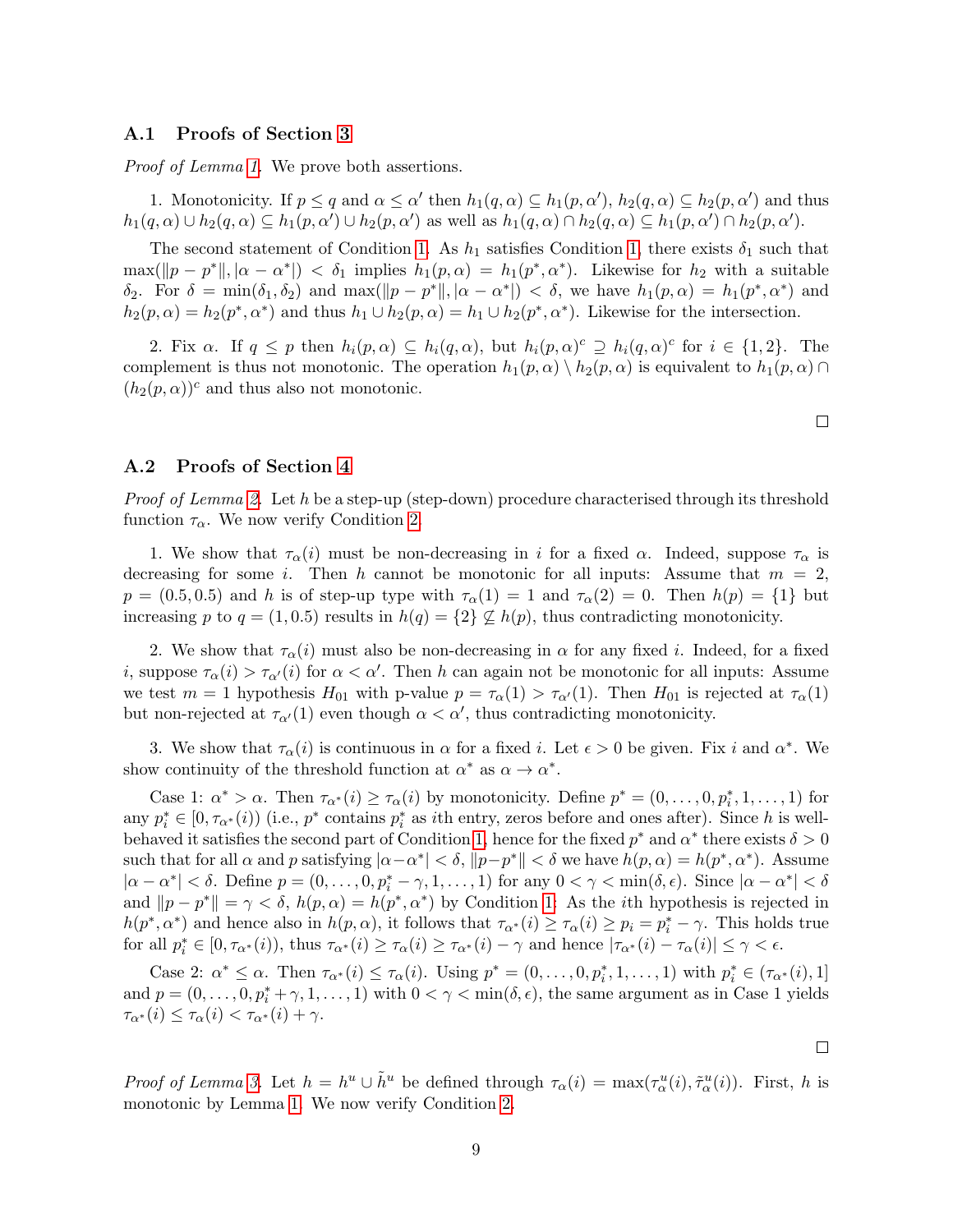1. The function  $\tau_{\alpha}(i)$  is non-decreasing in *i*: Suppose w.l.o.g.  $\tau_{\alpha}(i) = \tau_{\alpha}^u(i)$ . If  $\tau_{\alpha}^u(i+1) \geq$  $\tilde{\tau}_{\alpha}^{u}(i+1)$  then  $\tau_{\alpha}(i) = \tau_{\alpha}^{u}(i) \leq \tau_{\alpha}^{u}(i+1) = \tau_{\alpha}(i+1)$  by definition of  $\tau_{\alpha}$  as the maximum of  $\tau_{\alpha}^{u}$ and  $\tilde{\tau}_{\alpha}^u$ . If  $\tau_{\alpha}^u(i+1) < \tilde{\tau}_{\alpha}^u(i+1)$  then  $\tau_{\alpha}(i) = \tau_{\alpha}^u(i) \leq \tau_{\alpha}^u(i+1) < \tilde{\tau}_{\alpha}^u(i+1) = \tau_{\alpha}(i+1)$ .

2.  $\tau_{\alpha}$  is continuous in  $\alpha$  as the maximum of two continuous functions (in this case in  $\alpha$ ) is continuous. The function  $\tau_{\alpha}$  is also non-decreasing in  $\alpha$ : Indeed, fix *i*, let  $\alpha \leq \alpha'$  and suppose w.l.o.g.  $\tau_{\alpha}(i) = \tau_{\alpha}^u(i)$ . If  $\tau_{\alpha'}^u(i) \leq \tilde{\tau}_{\alpha'}^u(i)$  then  $\tau_{\alpha}(i) = \tau_{\alpha'}^u(i) \leq \tau_{\alpha'}^u(i) \leq \tilde{\tau}_{\alpha'}^u(i) = \tau_{\alpha'}(i)$  by definition of  $\tau_{\alpha}$  as the maximum of  $\tau_{\alpha}^{u}$  and  $\tilde{\tau}_{\alpha}^{u}$ . Otherwise,  $\tau_{\alpha}(i) = \tau_{\alpha}^{u}(i) \leq \tau_{\alpha'}^{u}(i) = \tau_{\alpha'}(i)$ .

 $\Box$ 

*Proof of Lemma [4.](#page-6-0)* Let  $h = h^u \cap \tilde{h}^u$  be defined through  $\tau_\alpha(i) = \min(\tau_\alpha^u(i), \tilde{\tau}_\alpha^u(i))$ . Again, h is monotonic by Lemma [1.](#page-3-1) We now verify Condition [2.](#page-0-0)

1. The function  $\tau_{\alpha}(i)$  is non-decreasing in *i*: Suppose w.l.o.g.  $\tau_{\alpha}(i) = \tau_{\alpha}^u(i)$ . If  $\tau_{\alpha}^u(i+1) \geq$  $\tilde{\tau}_{\alpha}^u(i+1)$  then  $\tau_{\alpha}(i) = \tau_{\alpha}^u(i) \leq \tilde{\tau}_{\alpha}^u(i+1) = \tau_{\alpha}(i+1)$  by definition of  $\tau_{\alpha}$  as the minimum of  $\tau_\alpha^u$  and  $\tilde{\tau}_\alpha^u$ . If  $\tau_\alpha^u(i+1) < \tilde{\tau}_\alpha^u(i+1)$  then  $\tau_\alpha(i) = \tau_\alpha^u(i) \leq \tau_\alpha^u(i+1) = \tau_\alpha(i+1)$ .

2.  $\tau_{\alpha}$  is continuous in  $\alpha$  as the minimum of two continuous functions (in this case in  $\alpha$ ) is continuous. The function  $\tau_{\alpha}$  is also non-decreasing in  $\alpha$ : Indeed, fix *i*, let  $\alpha \leq \alpha'$  and suppose w.l.o.g.  $\tau_{\alpha}(i) = \tau_{\alpha}^u(i)$ . If  $\tau_{\alpha'}^u(i) \leq \tilde{\tau}_{\alpha'}^u(i)$  then  $\tau_{\alpha}(i) = \tau_{\alpha'}^u(i) \leq \tau_{\alpha'}^u(i) = \tau_{\alpha'}(i)$ . Otherwise,  $\tau_{\alpha}(i) = \tau_{\alpha}^{u}(i) \leq \tilde{\tau}_{\alpha}^{u}(i) \leq \tilde{\tau}_{\alpha'}^{u}(i) = \tau_{\alpha'}(i)$  (by definition of  $\tau_{\alpha}$  as the minimum).

Proof of Lemma [5.](#page-6-1) Since  $\tau_\alpha^u(i)$  is non-decreasing in i, it is immediate to verify that  $\tau_\alpha^d(i)$  is also non-decreasing in i. For a given constant  $\alpha$ , the second part of Condition [2](#page-0-0) can be ignored as shown in [\(Gandy and Hahn, 2014,](#page-9-4) Condition 1) and is hence automatically satisfied (see Section [2\)](#page-2-0).  $\Box$ 

### References

- <span id="page-9-1"></span>Benjamini, Y. and Hochberg, Y. (1995). Controlling the false discovery rate: A practical and powerful approach to multiple testing. J Roy Stat Soc B Met, 57(1):289–300.
- <span id="page-9-5"></span>Besag, J. and Clifford, P. (1991). Sequential Monte Carlo p-values. Biometrika, 78(2):301–304.
- <span id="page-9-0"></span>Bonferroni, C. (1936). Teoria statistica delle classi e calcolo delle probabilità. Pubblicazioni del R Istituto Superiore di Scienze Economiche e Commerciali di Firenze, 8:3–62.
- <span id="page-9-6"></span>Dmitrienko, A. and Tamhane, A. (2013). General theory of mixture procedures for gatekeeping. *Biom J*,  $55(3):402-419$ .
- <span id="page-9-2"></span>Finner, H. and Strassburger, K. (2002). The partitioning principle: a powerful tool in multiple decision theory. Ann Stat,  $30(4):1194-1213$ .
- <span id="page-9-3"></span>Gabriel, K. (1969). Simultaneous Test Procedures – Some Theory of Multiple Comparisons. Ann Math Statist, 40(1):224–250.
- <span id="page-9-4"></span>Gandy, A. and Hahn, G.  $(2014)$ . MMCTest – A Safe Algorithm for Implementing Multiple Monte Carlo Tests. Scand J Stat, 41(4):1083-1101.

 $\Box$